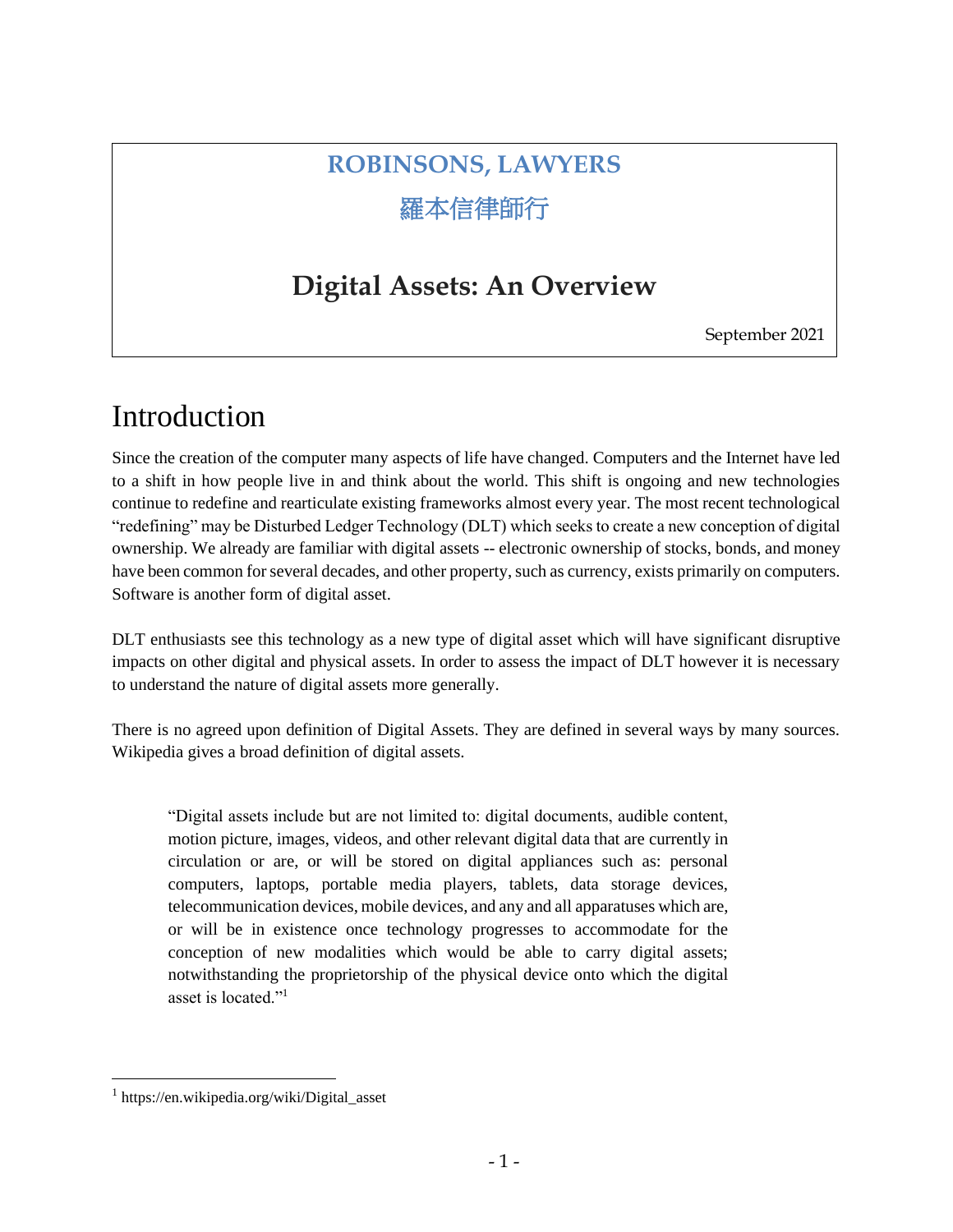This definition is similar to some older definitions. It includes effectively everything that is rendered in binary code (i.e. in computer programming language). The Commodity Trading and Futures Commission (CTFC) of the USA gives a briefer definition that is more geared more toward financial and proprietary matters. "Anything that can be stored and transmitted electronically, and has associated ownership or use rights."<sup>2</sup> Other terms which are roughly synonymous with "Digital Assets" include but are not limited to: virtual assets, and crypto assets.

### The Types of Digital Assets

Digital assets include:

- Cryptocurrencies (virtual currencies)
- Stable coins
	- Asset backed
	- Seigniorage (algorithmically backed)
	- Global Stable Coins
- Non-fungible tokens
- Governance Tokens
- Utility Tokens
- Security Tokens
- Central Bank Digital Currency
- Smart Contracts

### The classification of Crypto assets

There are many ways to classify crypto assets based on different perspectives. Several schemes exist to do so. The above list is in no way exhaustive nor is it entirely comprehensive. Generally, from a regulator perspective, crypto assets behave primarily in one of four ways: (1) as a medium of exchange where the value is in trading them for other things e.g. Bitcoin; (2) as a conveyance of a distinct right e.g. governance tokens; (3) as security token and (4) as a utility token. There are other types of crypto assets though they would likely be irrelevant from a regulatory perspective such as non-tokenizable crypto assets and recreational tokens.

Alternative methods could be built based on the underlying blockchain or the implementation standard. The most intractable problem with any classification scheme is that crypto assets are regularly made in an uncodified manner. There are some meaningful distinctions that can be drawn between crypto assets based on the technology, namely between tokens and non-tokens. Tokens include all the things people buy and sell, but some things in the chain do not easily break into tokens such as dApps, a portmanteau of distributed applications, and other similar smart contracts. Smart contracts are the source of many of the classification difficulties since they are written in a programming language and could encompass, in theory, anything.

<sup>&</sup>lt;sup>2</sup> https://www.cftc.gov/media/5476/DigitalAssetsPrimer/download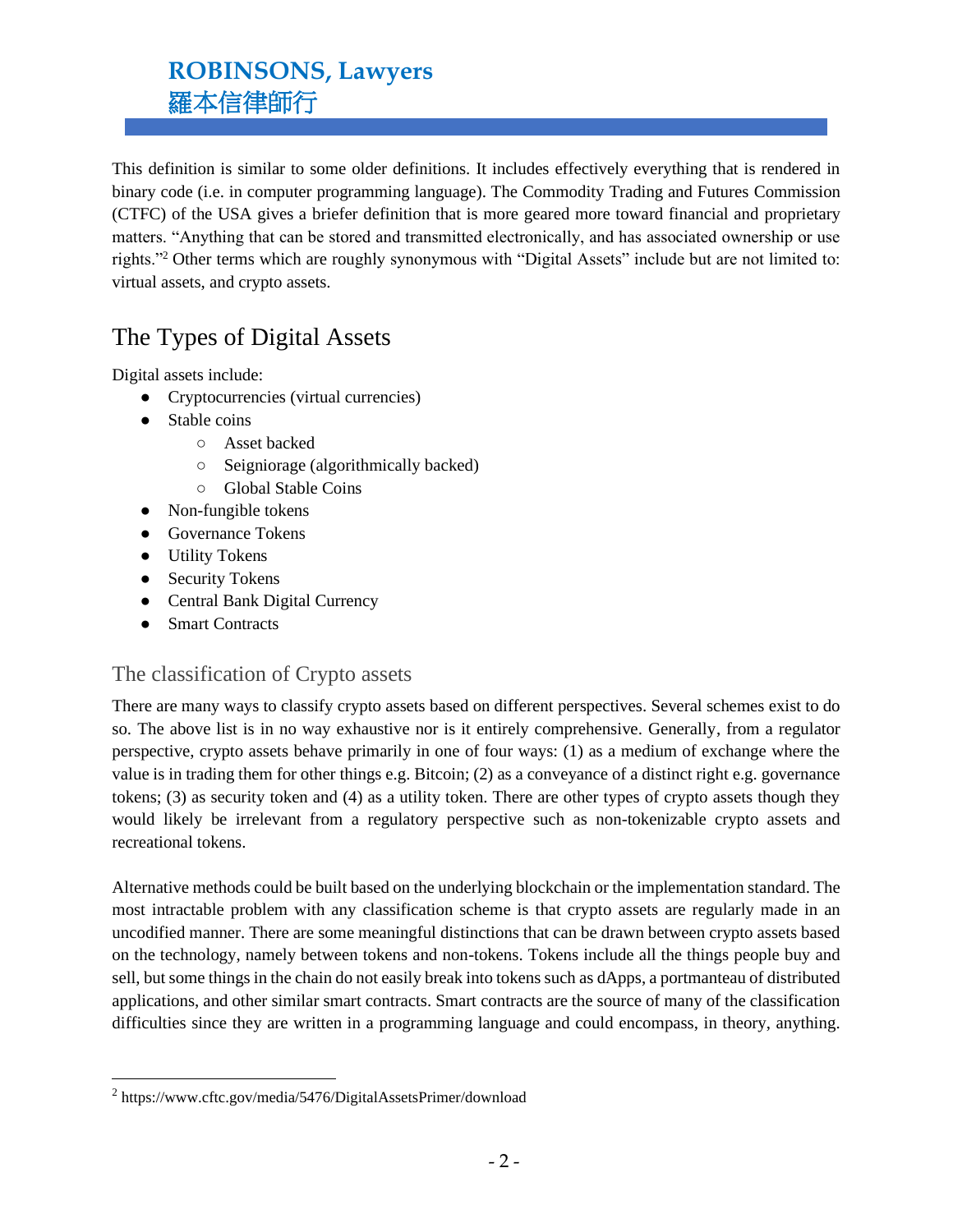Therefore, classification should only serve as a guide as often times there are no bright lines that can be drawn between different types of digital assets.

#### **Cryptocurrency**

Cryptocurrency is doubtless the most well-known type of crypto asset, and it makes up a supermajority of the market value for all digital assets. Cryptocurrencies are also the simplest to define: cryptographically secured assets which primarily or only can serve as a means of payment. Bitcoin was the first crypto asset and the first cryptocurrency. Bitcoin was designed by its enigmatic creator Satoshi Nakamoto ostensibly to democratize finance away from large multinational corporations and firms. The largest distinction between cryptocurrencies is between those cryptocurrencies that that are tied to something else of value or property (eg. value is tied to the US Dollar) referred to as "stable" coins and those crypto currencies whose value "floats" in accordance with the supply and demand of the market which are referred to as non-stable coins.

#### Stable Coins

Stable coins are relatively simple. They are a cryptocurrency that is tied to a secondary asset or asset basket. In a way, stable coins are similar to existing pegged currencies, like HKD or representative commodity money, but they share the technical attributes of a cryptocurrency. They are not legal tender. Stable coins can come in many flavors, but there are two key factors: 1) how they are issued and 2) how they are backed, that determine their value. The most commonly traded, and indeed the simplest stable coins, have a central party guaranteeing the value of the relevant cryptocurrency that it issues by holding real assets equivalent to the coins in circulation. Tether is an example of a stable coin. The other kind of stable coin involves no centralized guarantor. Instead of a coin backed by a trusted party, this type is a "decentralized" stable currency based on algorithmic seigniorage, that is, it is algorithmically backed by contracts embedded within the coin which encourage people to maintain its value. The best known example of algorithmic seigniorage is the Dai, an Ethereum based stable coin tied to USD. Dai roughly works by allowing technically proficient users to leverage certain assets and mint Dai based on current market prices at a one-to-one ratio to the U.S. Dollar. Therefore, if the price of Dai were to fall below 1 USD, these users could purchase Dai and use it to create money by paying off their "debt", decollateralizing previously used assets while having excess Dai as profit. If, on the other hand, the price exceeds 1 dollar, these users would sell and then use the 1 USD to create another Dai with a profit being Dai equal to the difference between the selling price and 1 USD. Effectively this means Dai is pegged to USD because whenever it goes above 1 USD, users will be incentivized to sell and if it goes below many will be incentivized to buy. It can fluctuate, but any divergence from 1 USD creates an arbitrage opportunity which the invisible hand will close.

Algorithmic seigniorage is not perfect, the primary problem comes from how the coin "knows" its own market price and that of the assets used as collateral. At present, the coins ``know" through oracles (third party observers that serve the blockchain) that are referenced in their smart contracts. The coin uses multiple oracles to try to insure validity, but it may be possible to trick the coins, which would allow an individual to create money from nothing. That being said, in theory, unlike asset backed coins if the free minting loophole is fixed and trust remains, it should not actually matter how many seigniorage backed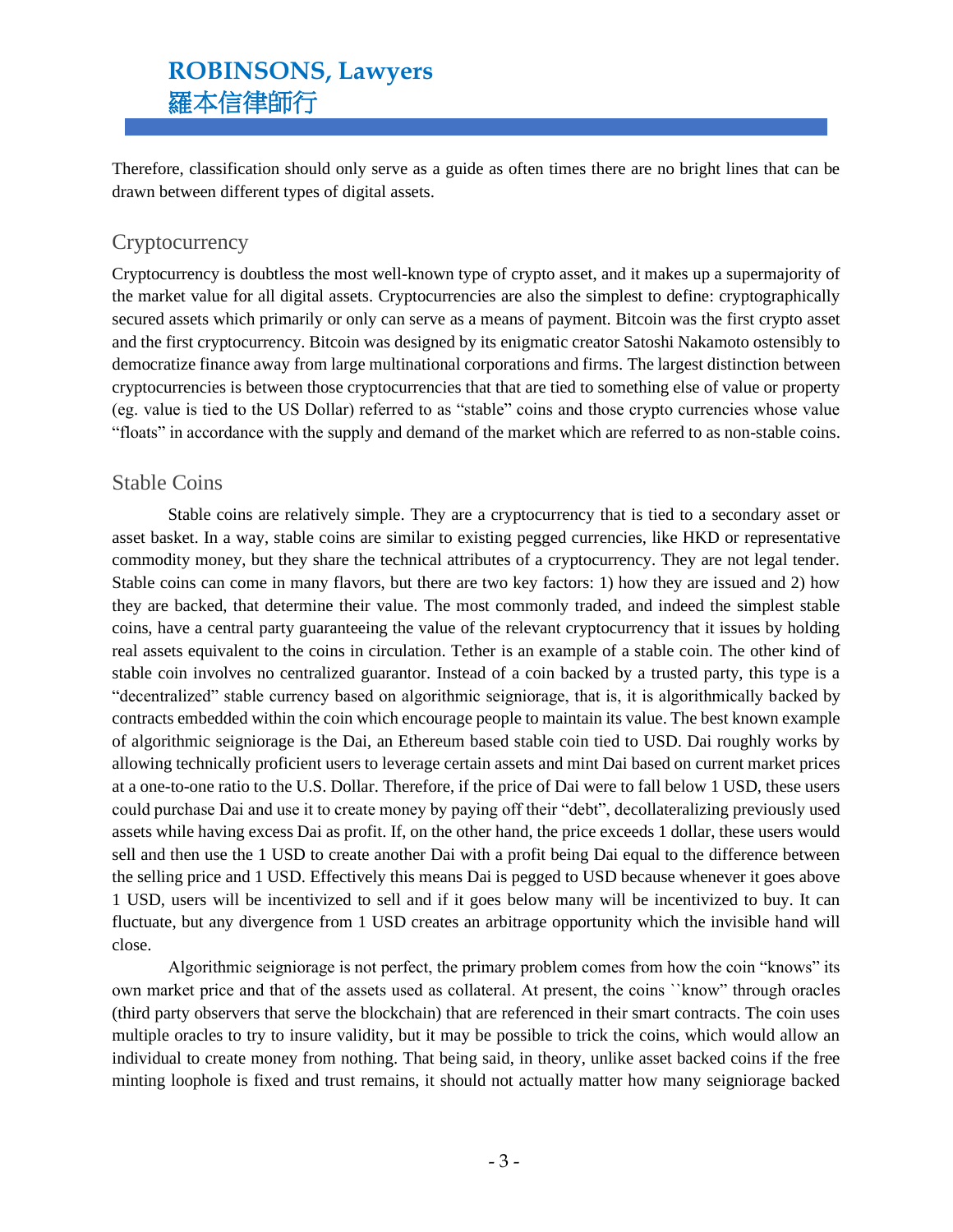coins are in circulation since they back themselves. The other main risk for algorithmically backed coins stem from potential errors in a contract's code and, like all digital assets, their legal status. Errors are a rather obvious problem. Over time they are likely to decrease but it is always a risk since perfect code does not exist. The more intractable issue is the lack of a clear litigant if something were to go wrong with the code. With asset backed coins, an aggrieved party could sue an issuing company to redeem the value of the token, whereas with a seigniorage token there is no issuer. Backed stable coins are similar to commodity money or an ETF, but seigniorage tokens bear no similarities to either. Regardless if the technical issues that face cryptocurrencies are overcome, they will certainly have much potential.

In general, stable coins can exist based on more than just assets, they could also be based on inherent smart contracts. They can represent, in theory, any fungible asset, though in practice they tend to be tied to gold, fiat, or—funnily enough—other cryptocurrencies. In the future, if cryptocurrencies become more popular, it is likely that seigniorage coins will be more popular, since they offer a level of trustworthiness and technical sophistication that asset backed cryptocurrencies do not, especially after the problems encountered by Tether.<sup>3</sup>

#### Non-stable coins

Non-stable cryptocurrency or unlinked cryptocurrency is a cryptocurrency that derives its value from its own scarcity. Most protocols that create cryptocurrency define how many coins can exist and define how they can be produced. In a way, this self-generated limited supply is the same as fiat money, where the money is backed by a governmental authority that in turn defines how money is created, how much is in circulation, and determines ownership. Unlike fiat money whose value is dependent upon governmental monetary and fiscal policy and law, the value of cryptocurrency is based solely on its own scarcity. The scarcity-based valuation means a cryptocurrencies value can fluctuate dramatically. Government fiat is usually insured by an implicit guarantee that the government will keep its money valuable for the good of its citizenry and economy, whereas cryptocurrency works only if people that hold it can convince others it has value due to its imposed scarcity.

#### Global Stable coins

This category is very vague but generally includes a stable coin which has reached a wider audience of users, high transaction volumes, and low transaction costs. It is primarily relevant for financial regulatory bodies especially with regard to capital control. Global Stable coins currently do not exist but several bodies, including the IMF, have put out guidance concerning their usage and it is anticipated that they will be used in the future.

### Central Bank Digital Currency

At present there are no examples of these currencies properly existing, save for a failed attempt by Venezuela, a pilot program in China for the E-Yuan (or E-CNY) and an experiment for Chinese Digital

<sup>&</sup>lt;sup>3</sup> https://www.coindesk.com/markets/2021/08/01/crypto-long-short-whats-going-on-with-tether/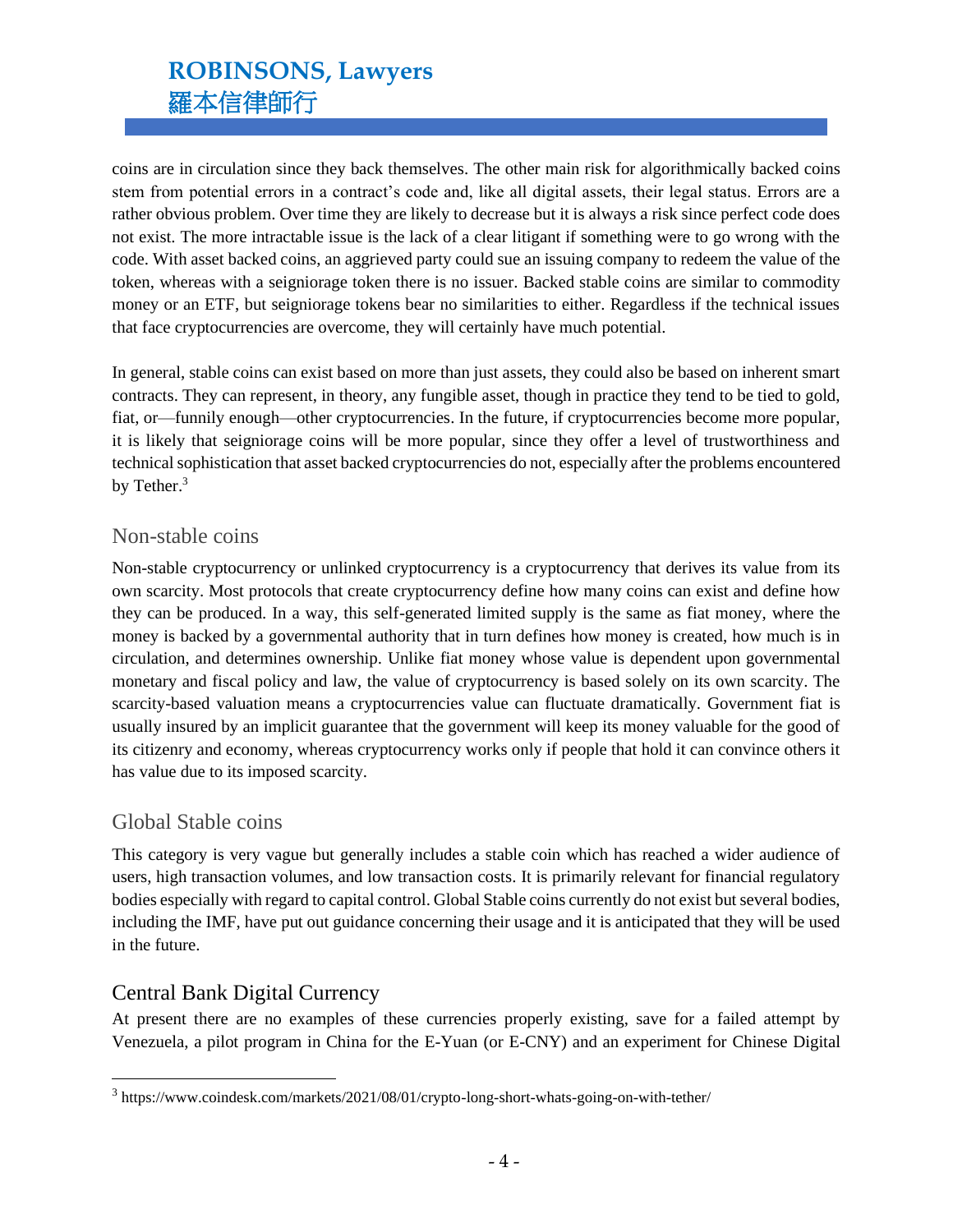Yuan in some cities in Mainland China. Central Bank Digital Currency will be classified the same way as normal currency, since they would serve as legal tender and only differ in the methods for payment.

### Non-fungible Tokens

Non-fungible tokens (NFTs) are a new type of crypto asset which exist as a counter to traditional fungible ones. These tokens are meant to be unique tokens stored on a blockchain which have their uniqueness guaranteed by the chain. At present, they are mostly used for the sale of digital artworks, virtual collectibles, and in-game items, but they may do more in the future. The greatest risk posed by a NFT to buyers relates to what interest the purchased NFT holds. Many assume that NFT confer many traits, possessory or legal interests that they may not. The only guarantee the blockchain makes on an NFT is a unique identifier; and it makes no claims as to the NFT's contents.

### Governance and related Tokens

Governance tokens are a type of token that grants an owner voting rights in a Decentralized Autonomous Organization. These tokens may also grant certain rights such as a right to dividends or other interest in the Decentralized Autonomous Organization. At present, it is unclear if Governance tokens will behave similar to corporate shares (conferring voting rights, rights to residual assets after insolvency and limited liability) or if holders will have unlimited liability. Dividend tokens are analogous to certain types of preferred shares, in that they only confer the right to dividends.

### Security/Utility Token

A Security token is a token which is deemed to be a security under the laws regulating the sale and transfer of securities. The designation of a security for regulatory purposes is not based on the underlying technology. It is instead based on the substance of how the crypto asset actually behaves.<sup>4</sup>. One implication is that tokens must be marketed according to the relevant regulatory rules. The USA SEC released a detailed framework for determining the status of a digital asset<sup>5</sup> though the approach has not been without internal<sup>67</sup> and external<sup>8</sup> criticism.

Utility tokens can be contrasted with security tokens whose purpose is investment as per the Wyoming Utility Token Act (Wyo. Stat. § 34-29-106) as their purpose is consumptive.

"**(b)** An open blockchain token with the following characteristics constitutes intangible personal property:

<sup>4</sup> http://cdn.ca9.uscourts.gov/datastore/opinions/2018/09/26/16-55167.pdf

<sup>5</sup> https://www.sec.gov/corpfin/framework-investment-contract-analysis-digital-assets

<sup>6</sup> https://www.sec.gov/news/speech/peirce-how-we-howey-050919

<sup>7</sup> https://www.sec.gov/news/public-statement/peirce-roisman-coinschedule

<sup>8</sup> https://doi.org/10.7916/cblr.v2018i2.1702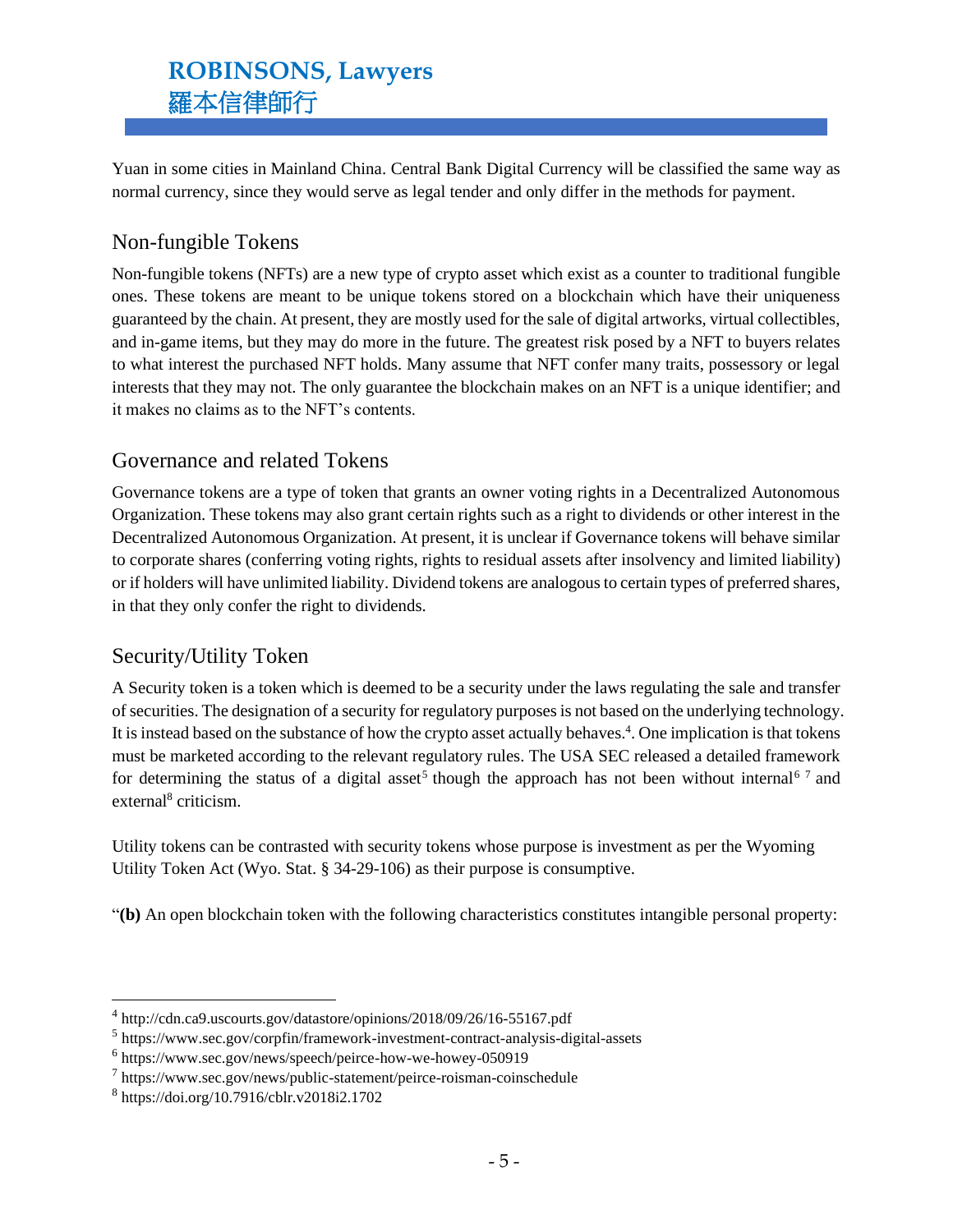**(i)** The predominant purpose of the token is consumptive, as defined in paragraph  $(g)(ii)$  of this section;

**(ii)** The developer or seller did not market the token to the initial buyer as a financial investment, as defined in paragraph  $(g)(v)$  of this section; and **(iii)** At least one (1) of the following subparagraphs is satisfied:

> (A) The developer or seller reasonably believed that it sold the token to the initial buyer for a consumptive purpose;

> (B) The token has a consumptive purpose that is available at or near the time of sale and can be used at or near the time of sale for a consumptive purpose;

> (C) The initial buyer of the token is prohibited by the developer or seller of the token from reselling the token until the token is available to be used for a consumptive purpose;

> (D) The developer or seller takes other reasonable precautions to prevent an initial buyer from purchasing the token as a financial investment.

…

**(g) (ii)** "Consumptive" means a circumstance when a token is exchangeable for, or provided for the receipt of, services, software, content or real or tangible personal property, including rights of access to services, content or real or tangible personal property;"

The determination of utility tokens is often difficult to establish and frequently contested due to the comparative absence regulation concerning their usage as seen in SEC v. Blockvest<sup>9</sup>. The timing of the actualization of consumptive usage is of great importance to being a utility token. The last two Security and Exchange Commission Chairs have stated that they view every Initial Coin Offering (ICO) as a security offering.<sup>10</sup> This view stems from the fact that most coins that are said to have consumptive use are sold far before the potential to utilize them for said usage is realized.<sup>11</sup> This does mean that a coin's utility and security classification can change overtime based on the development of the token. A notable example of this would be Ethereum which was initially created with an ICO but the Commodity and Futures Trading currently considers it a commodity.<sup>12</sup>

<sup>9</sup> SEC v. Blockvest, LLC, 2018 U.S. Dist. LEXIS 200773, Fed. Sec. L. Rep. (CCH) P100,309, 2018 WL 6181408

<sup>10</sup> https://www.sec.gov/news/public-statement/gensler-aspen-security-forum-2021-08-03

<sup>11</sup> https://www.sec.gov/ICO

<sup>12</sup> https://www.cftc.gov/PressRoom/PressReleases/8051-19